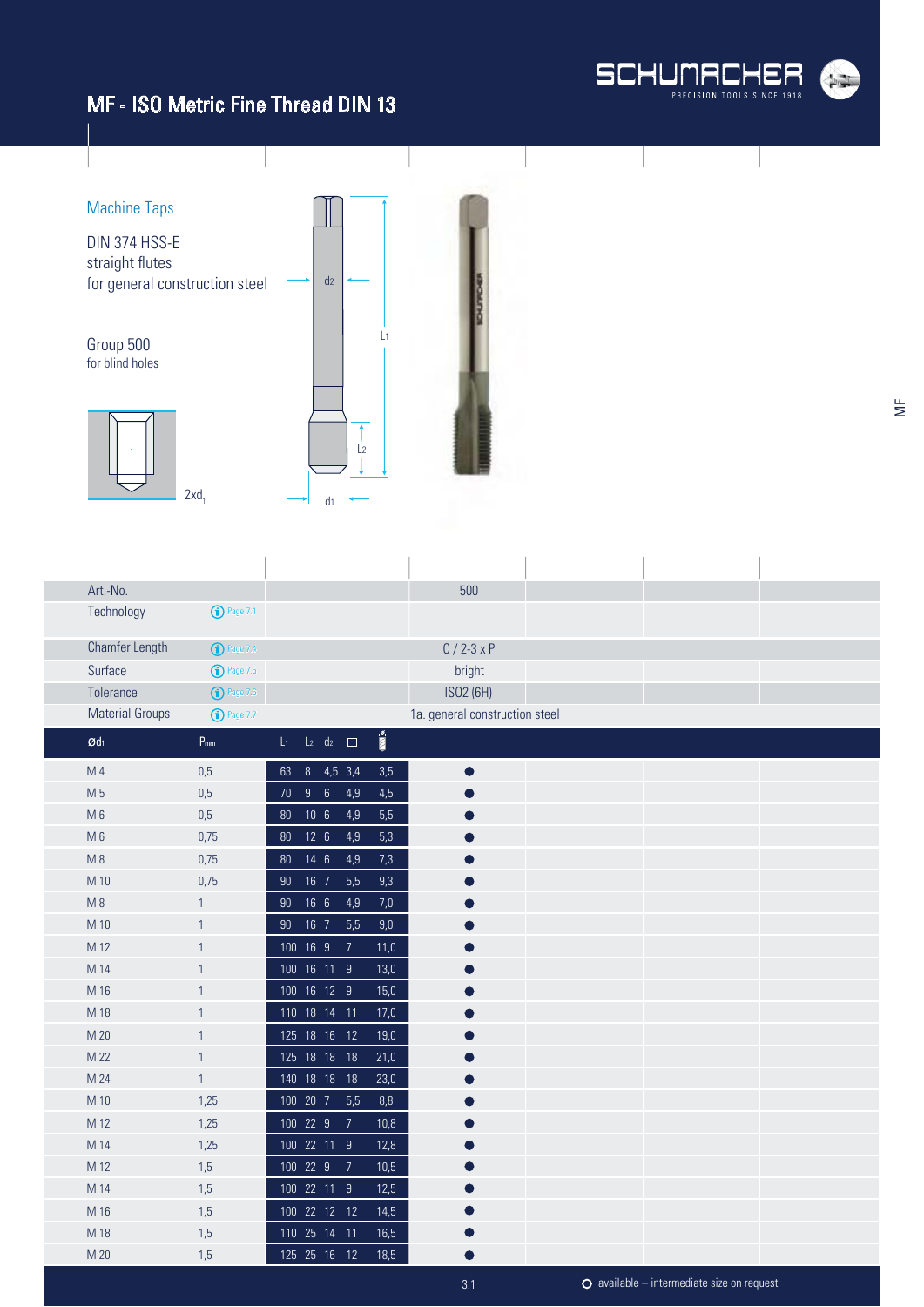



| Art.-No.               |                     |                           |  |                       | 500                            |  |  |
|------------------------|---------------------|---------------------------|--|-----------------------|--------------------------------|--|--|
| Technology             | $\bigodot$ Page 7.1 |                           |  |                       |                                |  |  |
|                        |                     |                           |  |                       |                                |  |  |
| Chamfer Length         | $\bigcirc$ Page 7.4 |                           |  |                       | $C/2-3xP$                      |  |  |
| Surface                | $\bigodot$ Page 7.5 |                           |  |                       | bright                         |  |  |
| Tolerance              | <b>1</b> Page 7.6   |                           |  |                       | ISO2 (6H)                      |  |  |
| <b>Material Groups</b> | <b>1</b> Page 7.7   |                           |  |                       | 1a. general construction steel |  |  |
| $\mathcal{O}d_1$       | $P_{mm}$            | $L_1$ $L_2$ $d_2$ $\Box$  |  | $\sum_{i=1}^{\infty}$ |                                |  |  |
| M 22                   | 1,5                 | 125 25 18 14,5            |  | 20,5                  | $\bullet$                      |  |  |
| M 24                   | 1,5                 | 140 25 18 14,5            |  | 22,5                  |                                |  |  |
| M 26                   | 1,5                 | 140 25 18 14,5            |  | 24,5                  |                                |  |  |
| M 28                   | 1,5                 | 140 28 20 16              |  | 26,5                  |                                |  |  |
| M 30                   | 1,5                 | 150 28 22 18              |  | 28,5                  |                                |  |  |
| M 32                   | 1,5                 | 150 28 22 18              |  | 30,5                  |                                |  |  |
| M 34                   | 1,5                 | 170 28 28 22              |  | 32,5                  |                                |  |  |
| M 36                   | 1,5                 | 170 28 28 22              |  | 34,5                  |                                |  |  |
| M 38                   | 1,5                 | 170 28 28 22              |  | 36,5                  |                                |  |  |
| M 40                   | 1,5                 | 170 28 32 24              |  | 38,5                  |                                |  |  |
| M 42                   | 1,5                 | 170 30 32 24              |  | 40,5                  |                                |  |  |
| M 45                   | 1,5                 | 180 25 36 29              |  | 43,5                  |                                |  |  |
| M 48                   | 1,5                 | 190 32 36 29              |  | 46,5                  | O                              |  |  |
| M 18                   | $\overline{2}$      | 125 32 14 11              |  | 16,0                  |                                |  |  |
| M 20                   | $\overline{2}$      | 140 32 16 12              |  | 18,0                  |                                |  |  |
| M 22                   | $\overline{2}$      | 140 32 18 14,5            |  | 20,0                  |                                |  |  |
| M 24                   | $\overline{2}$      | 140 28 18 14,5            |  | 22,0                  |                                |  |  |
| M 27                   | $\overline{2}$      | 140 28 20 16              |  | 25,0                  |                                |  |  |
| M 30                   | $\overline{2}$      | $\overline{150}$ 28 22 18 |  | 28,0                  |                                |  |  |
| M 33                   | $\overline{2}$      | 160 28 25 20              |  | 31,0                  |                                |  |  |
| M 36                   | $\overline{2}$      | 170 28 28 22              |  | 34,0                  |                                |  |  |
| M 39                   | $\overline{2}$      | 170 28 32 24              |  | 37,0                  |                                |  |  |
| M 40                   | $\overline{2}$      | 170 28 32 24              |  | 38,0                  |                                |  |  |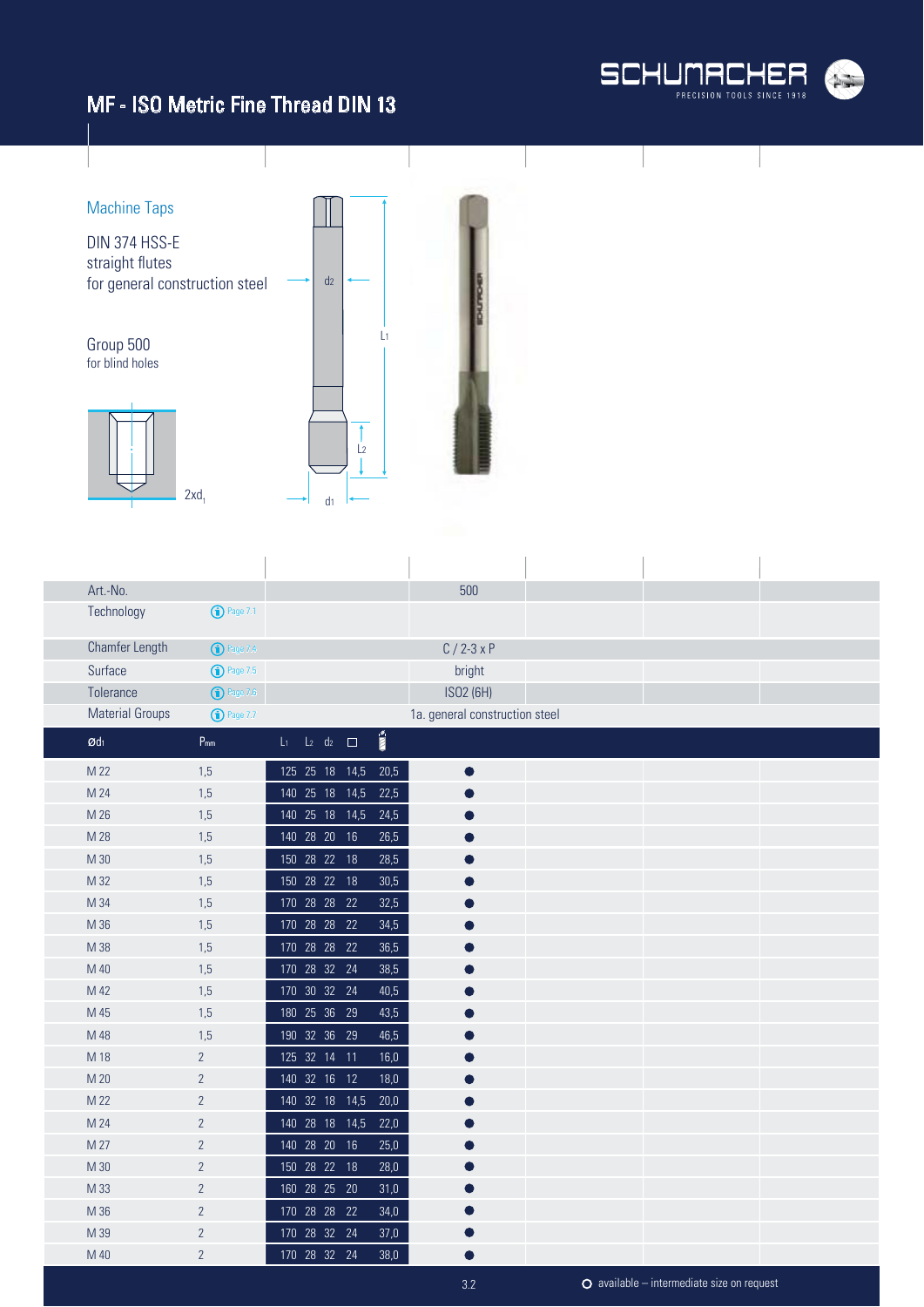



| Art.-No.               |                            |                          |                          | 500                            |  |  |
|------------------------|----------------------------|--------------------------|--------------------------|--------------------------------|--|--|
| Technology             | <b>1</b> Page 7.1          |                          |                          |                                |  |  |
| Chamfer Length         | <b>1</b> Page 7.4          |                          |                          | $C / 2 - 3xP$                  |  |  |
| Surface                | <b>1</b> Page 7.5          |                          |                          | bright                         |  |  |
| Tolerance              | $\bigodot$ Page 7.6        |                          |                          | ISO2 (6H)                      |  |  |
| <b>Material Groups</b> | <b>1</b> Page 7.7          |                          |                          | 1a. general construction steel |  |  |
| $\mathcal{O}d_1$       | $\mathsf{P}_{\mathsf{mm}}$ | $L_1$ $L_2$ $d_2$ $\Box$ | $\overline{\text{nm}}$ » |                                |  |  |
| M 42                   | $\overline{2}$             | 170 30 32 24             | 40,0                     | $\bullet$                      |  |  |
| M 45                   | $\overline{2}$             | 180 32 36 29             | 43,0                     |                                |  |  |
| M 36                   | $\sqrt{3}$                 | 200 36 28 22             | 33,0                     |                                |  |  |
| M 39                   | $\sqrt{3}$                 | 200 36 32 24             | 36,0                     |                                |  |  |
| M 42                   | $\mathfrak{S}$             | 200 40 32 24             | 39,0                     |                                |  |  |
| M 45                   | $\sqrt{3}$                 | 200 40 36 29             | 42,0                     |                                |  |  |
| M 48                   | $\mathfrak{S}$             | 225 40 36 29             | 45,0                     | $\bullet$                      |  |  |
|                        |                            |                          |                          |                                |  |  |
|                        |                            |                          |                          |                                |  |  |
|                        |                            |                          |                          |                                |  |  |
|                        |                            |                          |                          |                                |  |  |
|                        |                            |                          |                          |                                |  |  |
|                        |                            |                          |                          |                                |  |  |
|                        |                            |                          |                          |                                |  |  |
|                        |                            |                          |                          |                                |  |  |
|                        |                            |                          |                          |                                |  |  |
|                        |                            |                          |                          |                                |  |  |
|                        |                            |                          |                          |                                |  |  |
|                        |                            |                          |                          |                                |  |  |
|                        |                            |                          |                          |                                |  |  |
|                        |                            |                          |                          |                                |  |  |
|                        |                            |                          |                          |                                |  |  |
|                        |                            |                          |                          |                                |  |  |

available – intermediate size on request

3.3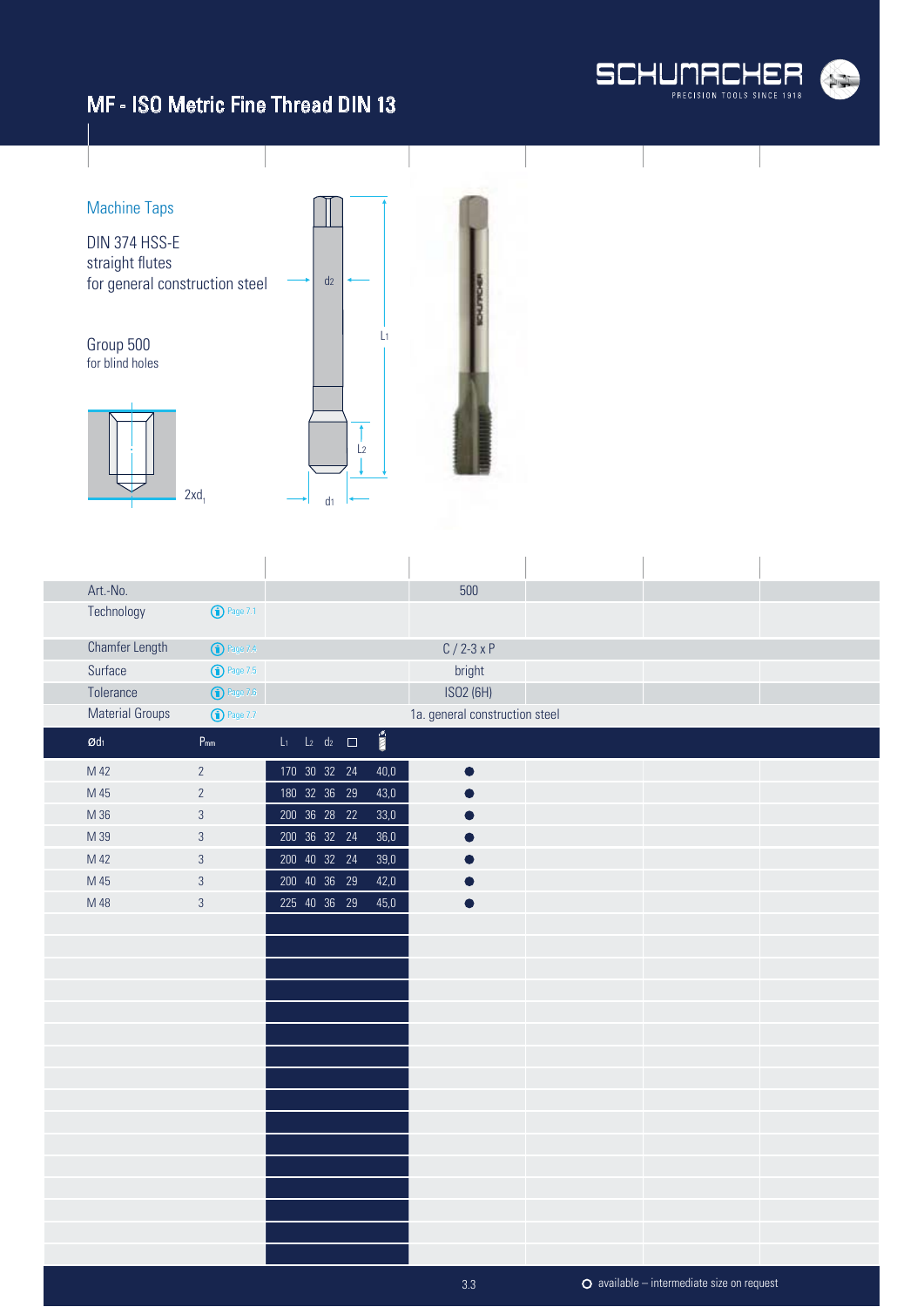

Machine Taps White Ring DIN 374 HSS-E straight flutes  $d<sub>2</sub>$ for cast iron L1 Group 503 for blind and through holes  $\uparrow$  $\frac{1}{2}$  $\downarrow$  $2xd_1$  $\mathsf{d}_1$ 

| Art.-No.               |                       |                 |                          |                     |                       | 503                                 |  |  |
|------------------------|-----------------------|-----------------|--------------------------|---------------------|-----------------------|-------------------------------------|--|--|
| Technology             | <sup>1</sup> Page 7.1 |                 |                          |                     |                       | <b>White Ring</b>                   |  |  |
| Chamfer Length         | <sup>1</sup> Page 7.4 |                 |                          |                     |                       | $C/2-3xP$                           |  |  |
| Surface                | $\bigodot$ Page 7.5   |                 |                          |                     |                       | nitrided                            |  |  |
| Tolerance              | $\bigodot$ Page 7.6   |                 |                          |                     |                       | ISO2 (6H)                           |  |  |
| <b>Material Groups</b> | <b>1</b> Page 7.7     |                 |                          |                     |                       | 3a. grey cast iron 8b. duroplastics |  |  |
| $\mathcal{O}d_1$       | $P_{mm}$              |                 | $L_1$ $L_2$ $d_2$ $\Box$ |                     | $\sum_{i=1}^{\infty}$ |                                     |  |  |
| M <sub>4</sub>         | 0,5                   |                 | 63 8 4,5 3,4             |                     | $3,5$                 |                                     |  |  |
| M 5                    | 0,5                   |                 | 70 9 6                   | 4,9                 | 4,5                   |                                     |  |  |
| M <sub>6</sub>         | 0,5                   | $80\,$          | 10 <sub>6</sub>          | 4,9                 | 5,5                   |                                     |  |  |
| $M_6$                  | 0,75                  |                 | 80 12 6                  | 4,9                 | 5,3                   |                                     |  |  |
| M8                     | $\mathbf{1}$          | $90\,$          | 16 <sub>6</sub>          | 4,9                 | $7,0$                 |                                     |  |  |
| M 10                   | $\mathbf{1}$          | 90 <sub>°</sub> | $16$ 7                   | 5,5                 | 9,0                   |                                     |  |  |
| M 12                   | $\mathbf{1}$          |                 | 100 16 9                 | $\overline{7}$      | 11,0                  |                                     |  |  |
| M 14                   | $\mathbf{1}$          |                 | 100 16 11 9              |                     | 13,0                  |                                     |  |  |
| M 10                   | 1,25                  |                 | 100 20 7                 | 5,5                 | 8,8                   |                                     |  |  |
| M 12                   | 1,25                  |                 | 100 22 9                 | $\overline{7}$      | 10,8                  |                                     |  |  |
| M 12                   | 1,5                   |                 | 100 22 9                 | $\overline{7}$      | 10,5                  |                                     |  |  |
| M 14                   | 1,5                   |                 | 100 22 11 9              |                     | 12,5                  |                                     |  |  |
| M 16                   | 1,5                   |                 | 100 22 12 12             |                     | 14,5                  |                                     |  |  |
| M 18                   | 1,5                   |                 | 110 25 14 11             |                     | 16,5                  |                                     |  |  |
| M 20                   | 1,5                   |                 | 125  25  16  12          |                     | 18,5                  |                                     |  |  |
| M 22                   | 1,5                   |                 |                          | 125 25 18 14,5 20,5 |                       |                                     |  |  |
| M 24                   | 1,5                   |                 |                          | 140 25 18 14,5 22,5 |                       | $\bullet$                           |  |  |
|                        |                       |                 |                          |                     |                       |                                     |  |  |
|                        |                       |                 |                          |                     |                       |                                     |  |  |
|                        |                       |                 |                          |                     |                       |                                     |  |  |
|                        |                       |                 |                          |                     |                       |                                     |  |  |
|                        |                       |                 |                          |                     |                       |                                     |  |  |
|                        |                       |                 |                          |                     |                       |                                     |  |  |

l,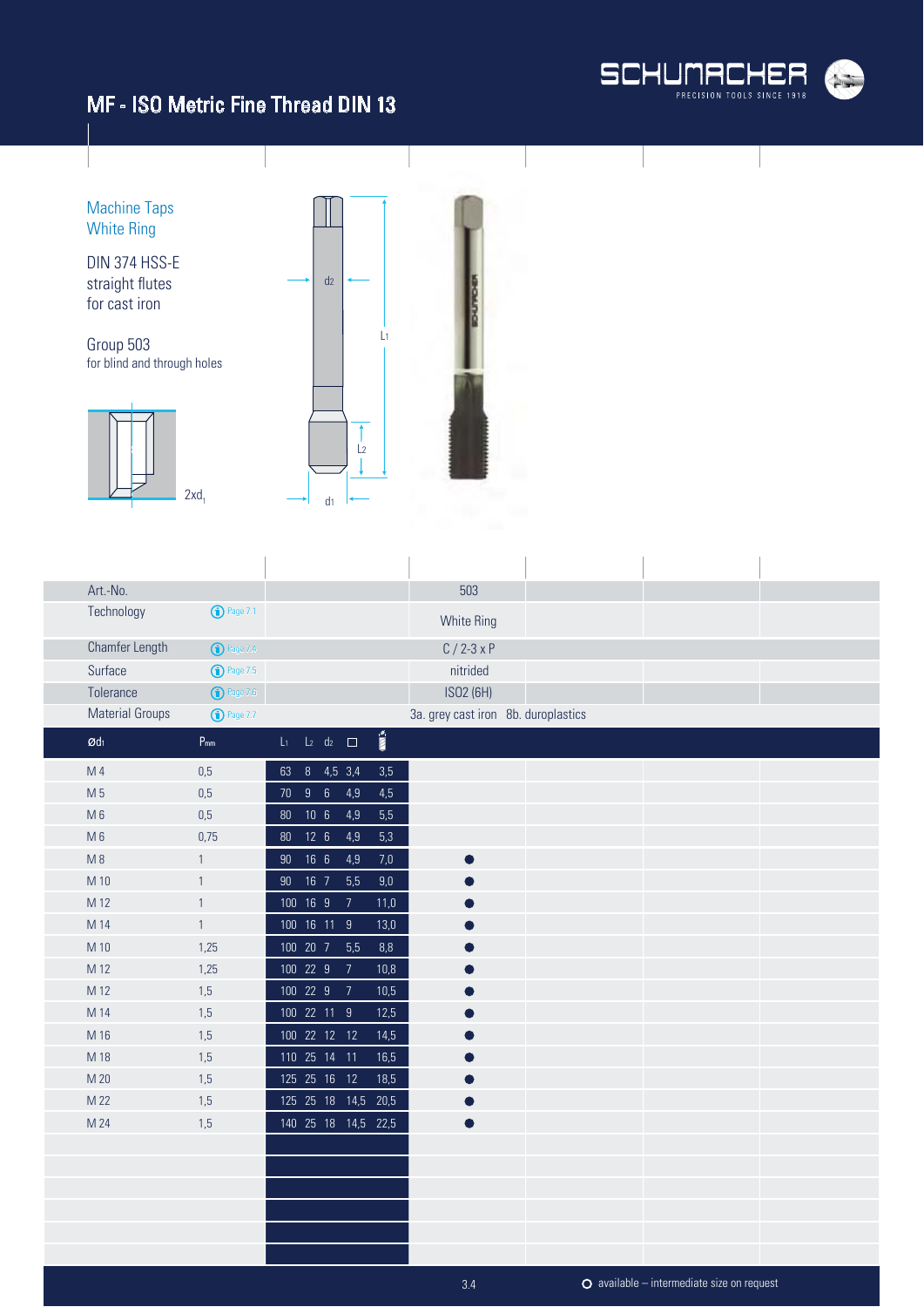



| Art.-No.               |                       |                                                    | 510                      | 510/25                 |                                                                       |  |
|------------------------|-----------------------|----------------------------------------------------|--------------------------|------------------------|-----------------------------------------------------------------------|--|
| Technology             | $\bigodot$ Page 7.1   |                                                    | High Volume <sup>®</sup> | High Volume @          |                                                                       |  |
| Chamfer Length         | <sup>1</sup> Page 7.4 |                                                    |                          | $B / 3,5 - 5 \times P$ |                                                                       |  |
| Surface                | $\bigodot$ Page 7.5   |                                                    | bright                   | <b>TiN</b>             |                                                                       |  |
| Tolerance              | $\bigodot$ Page 7.6   |                                                    | ISO2 (6H)                | ISO2 (6H)              |                                                                       |  |
| <b>Material Groups</b> | <b>1</b> Page 7.7     |                                                    |                          |                        | 1a. general construction steel 3b. spheroidal and malleable cast iron |  |
| $\emptyset$ dı         | $P_{mm}$              | İ<br>$L_2$ d <sub>2</sub> $\Box$<br>$\mathsf{L}_1$ |                          |                        |                                                                       |  |
| M 4                    | 0,5                   | 8 4,5 3,4<br>3,5<br>63                             | $\bullet$                |                        |                                                                       |  |
| M <sub>5</sub>         | 0,5                   | $6\phantom{1}6$<br>9<br>4,9<br>4,5<br>70           |                          |                        |                                                                       |  |
| $M_6$                  | 0,5                   | 10 <sub>6</sub><br>4,9<br>5,5<br>80                |                          |                        |                                                                       |  |
| $M_6$                  | 0,75                  | 12 <sub>6</sub><br>5,3<br>4,9<br>80                |                          |                        |                                                                       |  |
| M8                     | 0,75                  | $14 \quad 6$<br>4,9<br>7,3<br>80                   |                          |                        |                                                                       |  |
| M 10                   | 0,75                  | 16 7<br>5,5<br>9,3<br>90                           |                          |                        |                                                                       |  |
| M8                     | $\mathbf{1}$          | 16 <sub>6</sub><br>4,9<br>7,0<br>90 <sub>o</sub>   |                          |                        |                                                                       |  |
| M 10                   | $\mathbf{1}$          | 16 7<br>5,5<br>9,0<br>90 <sub>o</sub>              |                          |                        |                                                                       |  |
| M 12                   | $\mathbf{1}$          | 100 16 9<br>$\overline{7}$<br>11,0                 |                          |                        |                                                                       |  |
| M 14                   | $\mathbf{1}$          | 100 16 11 9<br>13,0                                |                          |                        |                                                                       |  |
| M 16                   | $\mathbf{1}$          | 100 16 12 9<br>15,0                                |                          |                        |                                                                       |  |
| M 18                   | $\mathbf{1}$          | 110 18 14<br>$-11$<br>17,0                         |                          |                        |                                                                       |  |
| M 20                   | $\mathbf{1}$          | 125 18 16 12<br>19,0                               |                          |                        |                                                                       |  |
| M 22                   | $\mathbf{1}$          | 125 18 18 18<br>21,0                               |                          |                        |                                                                       |  |
| M 24                   | $\mathbf{1}$          | 140 18 18<br>18<br>23,0                            |                          |                        |                                                                       |  |
| M 10                   | 1,25                  | 100 20 7<br>5,5<br>8,8                             |                          | O                      |                                                                       |  |
| M 12                   | 1,25                  | 100 22 9<br>$\overline{7}$<br>10,8                 |                          |                        |                                                                       |  |
| M 14                   | 1,25                  | 100 22 11 9<br>12,8                                |                          |                        |                                                                       |  |
| M 12                   | 1,5                   | 100 22 9<br>$\overline{7}$<br>10,5                 |                          |                        |                                                                       |  |
| M 14                   | 1,5                   | 100 22 11 9<br>12,5                                |                          |                        |                                                                       |  |
| M 16                   | 1,5                   | 100 22 12 12<br>14,5                               |                          |                        |                                                                       |  |
| M 18                   | 1,5                   | 110 25 14 11<br>16,5                               |                          |                        |                                                                       |  |
| M 20                   | 1,5                   | 125  25  16  12<br>18,5                            |                          |                        |                                                                       |  |
|                        |                       |                                                    | 3.5                      |                        | $\bullet$ available – intermediate size on request                    |  |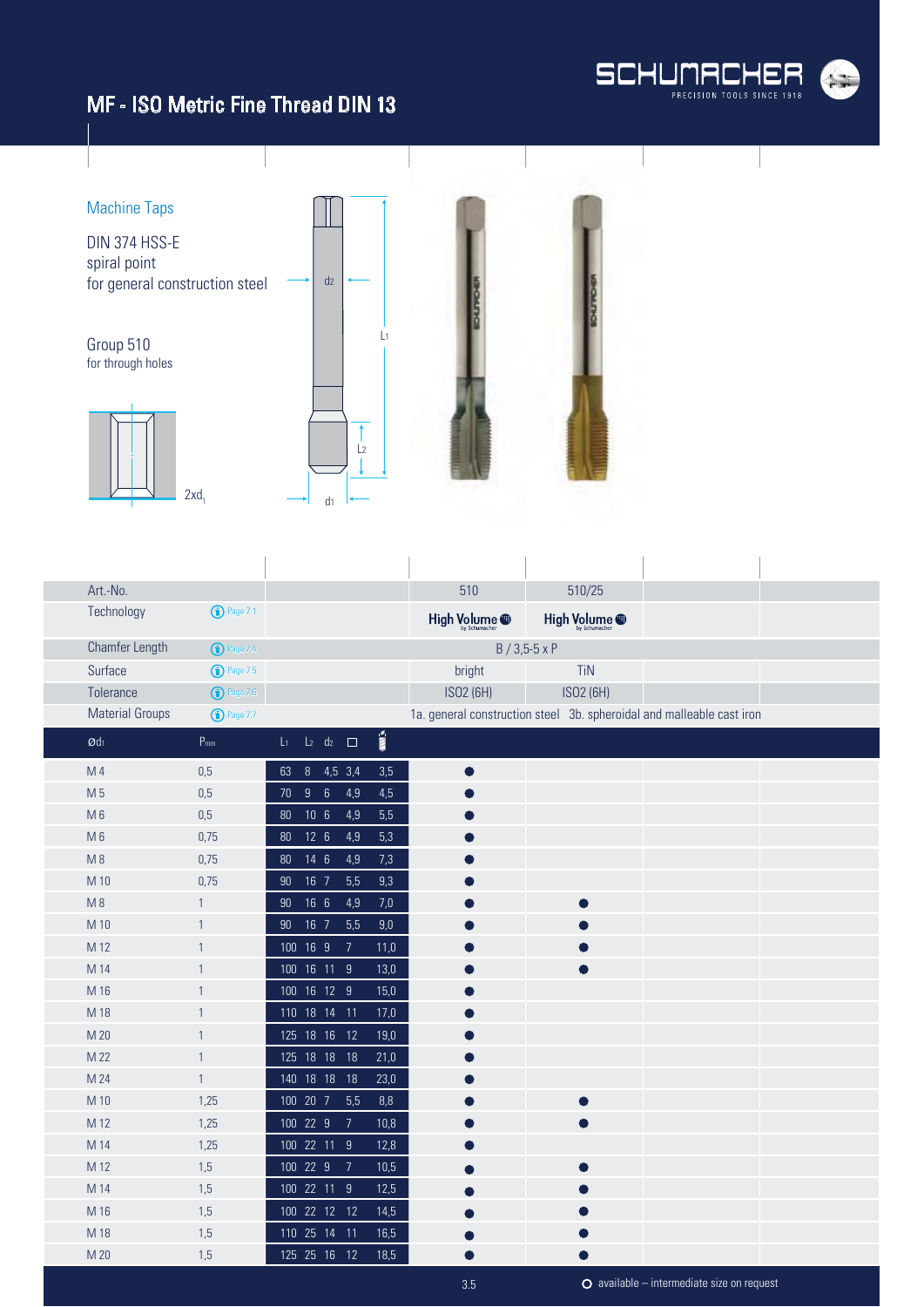

available – intermediate size on request

# MF - ISO Metric Fine Thread DIN 13



| Art.-No.                   |                         |                          |                       | 510           | 510/25                 |                                                                       |  |
|----------------------------|-------------------------|--------------------------|-----------------------|---------------|------------------------|-----------------------------------------------------------------------|--|
| Technology                 | $\binom{1}{1}$ Page 7.1 |                          |                       | High Volume @ | High Volume @          |                                                                       |  |
| Chamfer Length             | $\bigcirc$ Page 7.4     |                          |                       |               | $B / 3,5 - 5 \times P$ |                                                                       |  |
| Surface                    | $\binom{1}{1}$ Page 7.5 |                          |                       | bright        | <b>TiN</b>             |                                                                       |  |
| Tolerance                  | $\bigodot$ Page 7.6     |                          |                       | ISO2 (6H)     | ISO2 (6H)              |                                                                       |  |
| <b>Material Groups</b>     | $\bigodot$ Page 7.7     |                          |                       |               |                        | 1a. general construction steel 3b. spheroidal and malleable cast iron |  |
| $\emptyset$ d <sub>1</sub> | $P_{mm}$                | $L_1$ $L_2$ $d_2$ $\Box$ | $\sum_{i=1}^{\infty}$ |               |                        |                                                                       |  |
| M 22                       | 1,5                     | 125 25 18 14,5           | 20,5                  | $\bullet$     | $\bullet$              |                                                                       |  |
| M 24                       | 1,5                     | 140 25 18 14,5           | 22,5                  |               |                        |                                                                       |  |
| M 26                       | 1,5                     | 140 25 18 14,5 24,5      |                       |               |                        |                                                                       |  |
| M 28                       | 1,5                     | 140 28 20 16             | 26,5                  |               |                        |                                                                       |  |
| M 30                       | 1,5                     | 150 28 22 18             | 28,5                  |               |                        |                                                                       |  |
| M 32                       | 1,5                     | 150 28 22 18             | 30,5                  |               |                        |                                                                       |  |
| M 34                       | 1,5                     | 170 28 28 22             | 32,5                  |               |                        |                                                                       |  |
| M 36                       | 1,5                     | 170 28 28 22             | 34,5                  |               |                        |                                                                       |  |
| M 38                       | 1,5                     | 170 28 28 22             | 36,5                  |               |                        |                                                                       |  |
| M 40                       | 1,5                     | 170 28 32 24             | 38,5                  |               |                        |                                                                       |  |
| M 42                       | 1,5                     | 170 30 32 24             | 40,5                  |               |                        |                                                                       |  |
| M 45                       | 1,5                     | 180 25 36 29             | 43,5                  |               |                        |                                                                       |  |
| M 48                       | 1,5                     | 190 32 36 29             | 46,5                  |               |                        |                                                                       |  |
| M 18                       | $\overline{2}$          | 125 32 14 11             | 16,0                  |               |                        |                                                                       |  |
| M 20                       | $\overline{2}$          | 140 32 16 12             | 18,0                  |               |                        |                                                                       |  |
| M 22                       | $\overline{2}$          | 140 32 18 14,5           | 20,0                  |               |                        |                                                                       |  |
| M 24                       | $\overline{2}$          | 140 28 18 14,5           | 22,0                  |               |                        |                                                                       |  |
| M 27                       | $\overline{2}$          | 140 28 20<br>16          | 25,0                  |               |                        |                                                                       |  |
| M 30                       | $\overline{2}$          | 150 28 22 18             | 28,0                  |               |                        |                                                                       |  |
| M 33                       | $\overline{2}$          | 160 28 25 20             | 31,0                  |               |                        |                                                                       |  |
| M 36                       | $\overline{2}$          | 170 28 28 22             | 34,0                  |               |                        |                                                                       |  |
| M 39                       | $\overline{2}$          | 170 28 32 24             | 37,0                  |               |                        |                                                                       |  |
| M 40                       | $\overline{2}$          | 170 28 32 24             | 38,0                  |               |                        |                                                                       |  |

3.6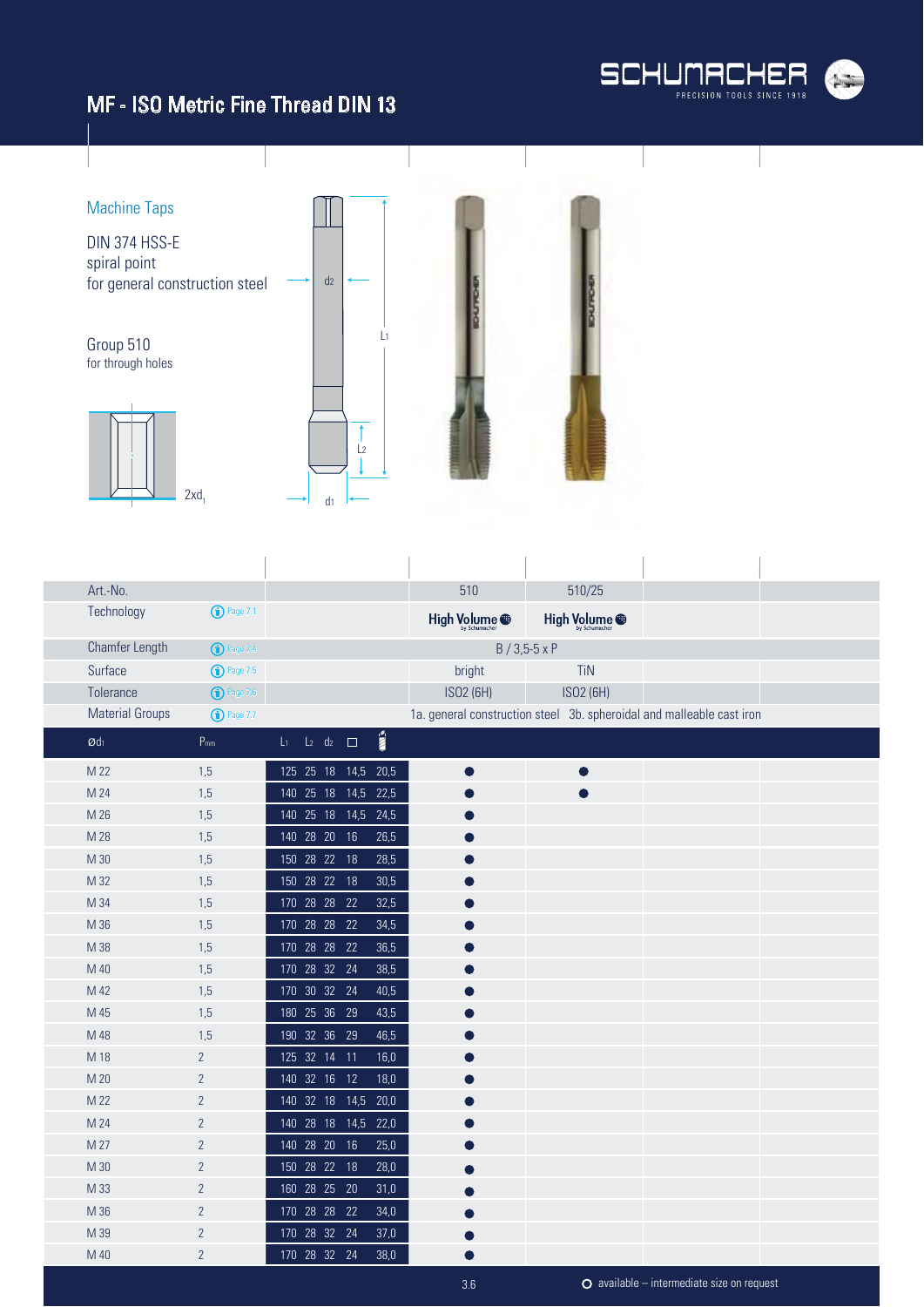



| Art.-No.                      |                     |                                                   | 510                                                                   |  |
|-------------------------------|---------------------|---------------------------------------------------|-----------------------------------------------------------------------|--|
| Technology                    | $\bigodot$ Page 7.1 |                                                   | High Volume <sup>@</sup>                                              |  |
| Chamfer Length                | <b>1</b> Page 7.4   |                                                   | B / 3,5-5 x P                                                         |  |
| Surface                       | $\bigodot$ Page 7.5 |                                                   | bright                                                                |  |
| Tolerance                     | $\bigodot$ Page 7.6 |                                                   | ISO2 (6H)                                                             |  |
| <b>Material Groups</b>        | $\bigodot$ Page 7.7 |                                                   | 1a. general construction steel 3b. spheroidal and malleable cast iron |  |
| $\boldsymbol{\mathcal{O}}$ dı | $P_{mm}$            | $\sum_{i=1}^{\infty}$<br>$L_1$ $L_2$ $d_2$ $\Box$ |                                                                       |  |
| M 42                          | $\overline{2}$      | 170 30 32 24<br>40,0                              | $\bullet$                                                             |  |
| M 45                          | $\overline{2}$      | 180 32 36 29<br>43,0                              |                                                                       |  |
| M 36                          | $\sqrt{3}$          | 200 36 28 22<br>33,0                              |                                                                       |  |
| M 39                          | $\mathfrak{Z}$      | 200 36 32 24<br>36,0                              |                                                                       |  |
| M 42                          | $\sqrt{3}$          | 200 40 32 24<br>$39,0$                            |                                                                       |  |
| M 45                          | $\sqrt{3}$          | 200 40 36 29<br>42,0                              |                                                                       |  |
| M 48                          | $\sqrt{3}$          | 225 40 36 29<br>45,0                              |                                                                       |  |
|                               |                     |                                                   |                                                                       |  |
|                               |                     |                                                   |                                                                       |  |
|                               |                     |                                                   |                                                                       |  |
|                               |                     |                                                   |                                                                       |  |
|                               |                     |                                                   |                                                                       |  |
|                               |                     |                                                   |                                                                       |  |
|                               |                     |                                                   |                                                                       |  |
|                               |                     |                                                   |                                                                       |  |
|                               |                     |                                                   |                                                                       |  |
|                               |                     |                                                   |                                                                       |  |
|                               |                     |                                                   |                                                                       |  |
|                               |                     |                                                   |                                                                       |  |
|                               |                     |                                                   |                                                                       |  |
|                               |                     |                                                   |                                                                       |  |
|                               |                     |                                                   |                                                                       |  |
|                               |                     |                                                   |                                                                       |  |
|                               |                     |                                                   | $O$ available – intermediate size on request<br>3.7                   |  |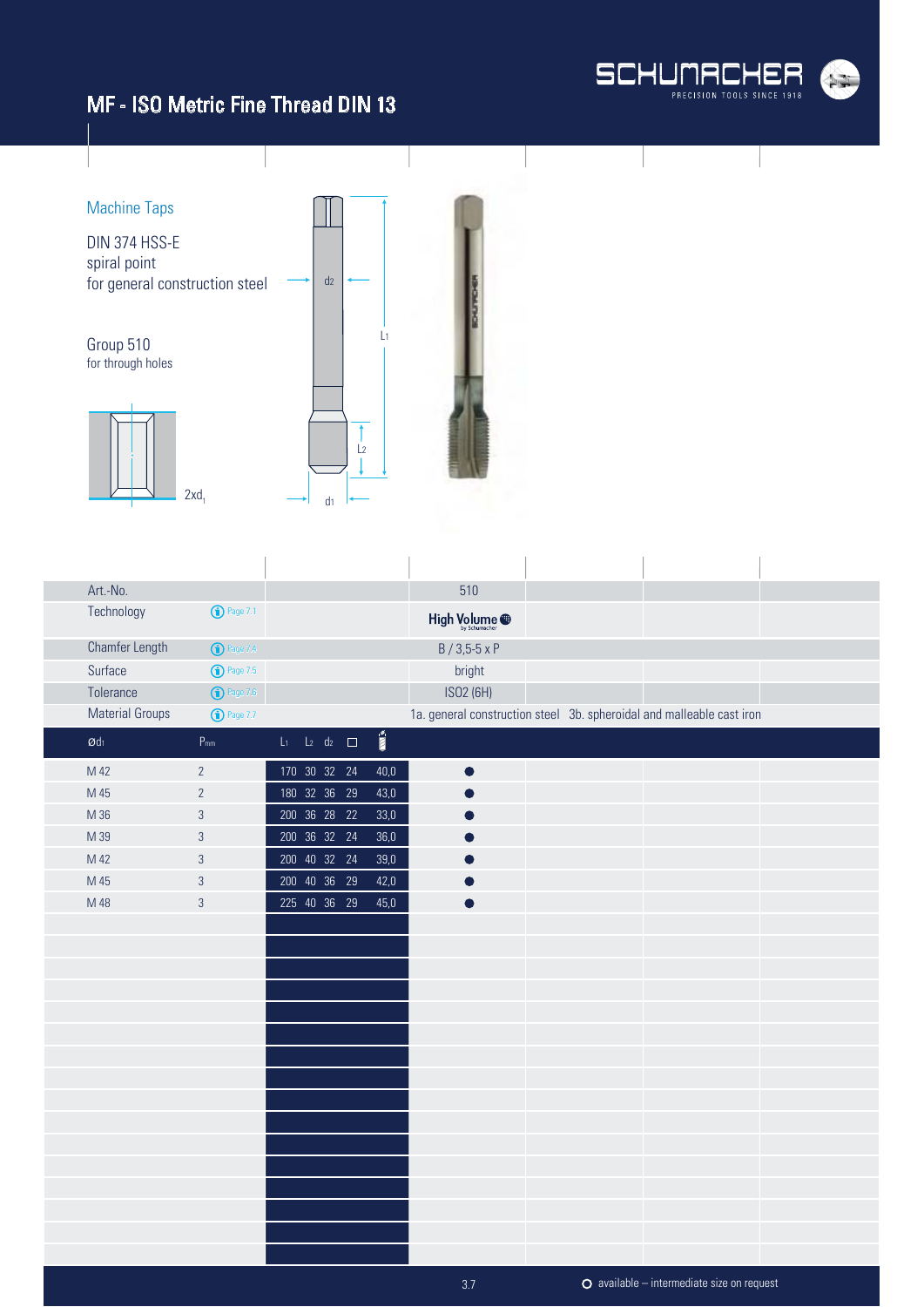



| Art.-No.                      |                       |                 |                 |                             |                                 | 512                                                                    | 512/25                 |                                                    |  |
|-------------------------------|-----------------------|-----------------|-----------------|-----------------------------|---------------------------------|------------------------------------------------------------------------|------------------------|----------------------------------------------------|--|
| Technology                    | $\bigodot$ Page 7.1   |                 |                 |                             |                                 | <b>Blue Ring</b>                                                       | <b>Blue Ring</b>       |                                                    |  |
| Chamfer Length                | <sup>1</sup> Page 7.4 |                 |                 |                             |                                 |                                                                        | $B / 3,5 - 5 \times P$ |                                                    |  |
| Surface                       | <b>D</b> Page 7.5     |                 |                 |                             |                                 | bright                                                                 | <b>TiN</b>             |                                                    |  |
| Tolerance                     | $\bigodot$ Page 7.6   |                 |                 |                             |                                 | ISO2 (6H)                                                              | ISO2 (6H)              |                                                    |  |
| <b>Material Groups</b>        | $\bigcirc$ Page 7.7   |                 |                 |                             |                                 | 1b. high strength steel 2. chemical resistant steel 4. titanium alloys |                        |                                                    |  |
| $\boldsymbol{\mathcal{O}}$ dı | $P_{mm}$              | $\mathsf{L}_1$  |                 | $L_2$ d <sub>2</sub> $\Box$ | $\overline{\mathbb{H}}^{\circ}$ |                                                                        |                        |                                                    |  |
| M 4                           | 0,5                   | 63              |                 | 8 4,5 3,4                   | $3,5$                           |                                                                        |                        |                                                    |  |
| M 5                           | 0,5                   | 70 <sub>2</sub> | 96              | 4,9                         | 4,5                             |                                                                        |                        |                                                    |  |
| $M_6$                         | 0,5                   |                 | 80 10 6         | 4,9                         | 5,5                             |                                                                        |                        |                                                    |  |
| $M_6$                         | 0,75                  | 80              | $12 \quad 6$    | 4,9                         | 5,3                             |                                                                        |                        |                                                    |  |
| M8                            | $\mathbf{1}$          | $90\,$          | 16 <sub>6</sub> | 4,9                         | $7,0$                           |                                                                        |                        |                                                    |  |
| M 10                          | 1                     | 90 <sub>o</sub> | $16\quad7$      | 5,5                         | $9,\!0$                         |                                                                        |                        |                                                    |  |
| M 12                          | $\mathbf{1}$          |                 | 100 16 9        | $\overline{7}$              | 11,0                            |                                                                        |                        |                                                    |  |
| M 14                          | $\mathbf{1}$          |                 |                 | 100 16 11 9                 | 13,0                            |                                                                        |                        |                                                    |  |
| M 10                          | 1,25                  |                 | 100 20 7        | 5,5                         | $8,8$                           |                                                                        |                        |                                                    |  |
| M 12                          | 1,25                  |                 | 100 22 9        | $\overline{7}$              | 10,8                            |                                                                        |                        |                                                    |  |
| M 12                          | 1,5                   |                 | 100 22 9        | $\overline{7}$              | 10,5                            |                                                                        |                        |                                                    |  |
| M 14                          | 1,5                   |                 |                 | 100 22 11 9                 | 12,5                            |                                                                        |                        |                                                    |  |
| M 16                          | 1,5                   |                 |                 | 100 22 12 12                | 14,5                            |                                                                        |                        |                                                    |  |
| M 18                          | 1,5                   |                 |                 | 110 25 14 11                | 16,5                            |                                                                        |                        |                                                    |  |
| M 20                          | 1,5                   |                 |                 | 125  25  16  12             | 18,5                            |                                                                        |                        |                                                    |  |
| M 22                          | 1,5                   |                 |                 |                             | 125 25 18 14,5 20,5             |                                                                        |                        |                                                    |  |
| M 24                          | 1,5                   |                 |                 |                             | 140 25 18 14,5 22,5             |                                                                        |                        |                                                    |  |
|                               |                       |                 |                 |                             |                                 |                                                                        |                        |                                                    |  |
|                               |                       |                 |                 |                             |                                 |                                                                        |                        |                                                    |  |
|                               |                       |                 |                 |                             |                                 |                                                                        |                        |                                                    |  |
|                               |                       |                 |                 |                             |                                 |                                                                        |                        |                                                    |  |
|                               |                       |                 |                 |                             |                                 |                                                                        |                        |                                                    |  |
|                               |                       |                 |                 |                             |                                 |                                                                        |                        |                                                    |  |
|                               |                       |                 |                 |                             |                                 | 3.8                                                                    |                        | $\bullet$ available – intermediate size on request |  |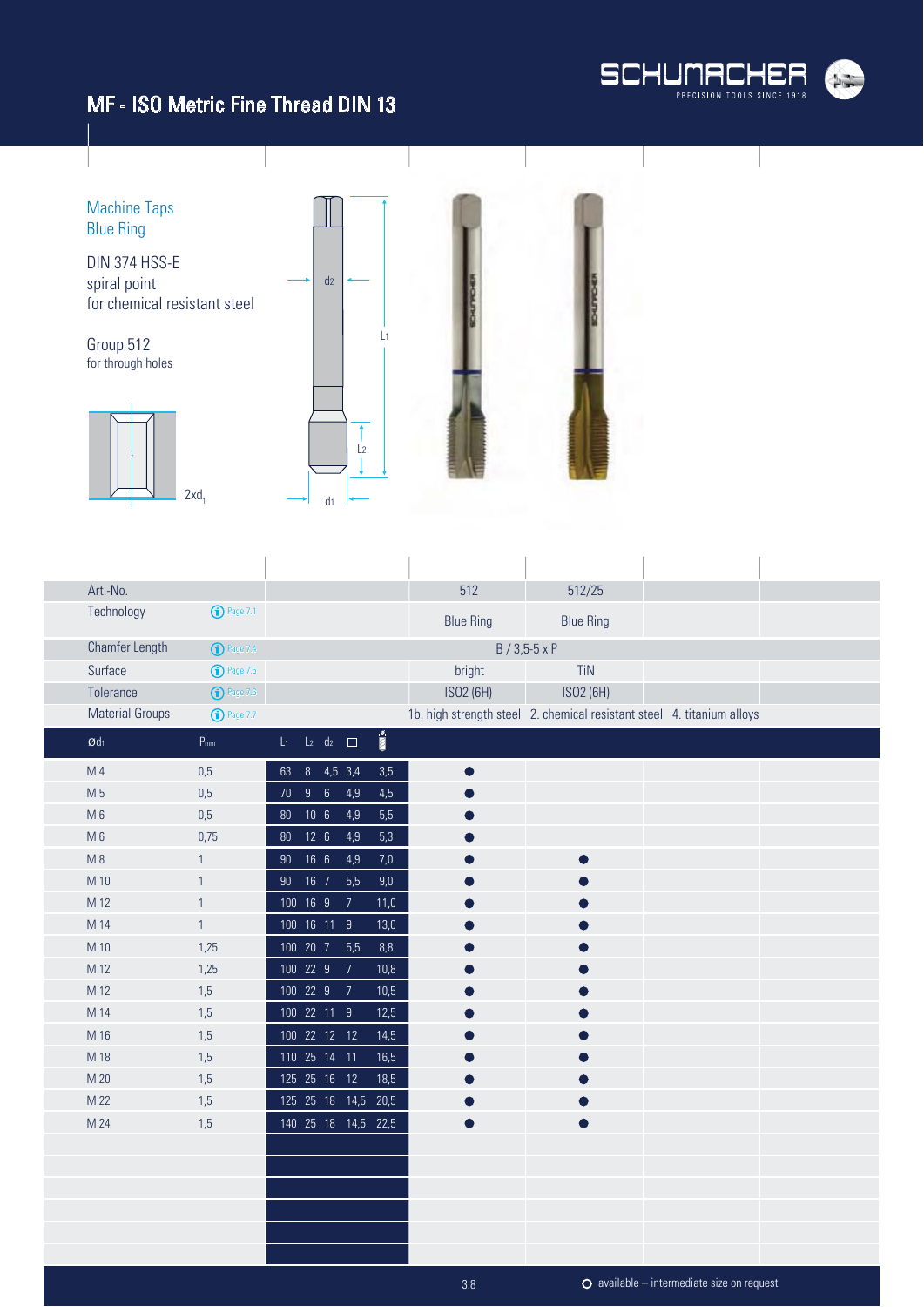



| Art.-No.                   |                       |                 |                             |                |               | 520       |  |                                                                       |  |
|----------------------------|-----------------------|-----------------|-----------------------------|----------------|---------------|-----------|--|-----------------------------------------------------------------------|--|
| Technology                 | $\bigodot$ Page 7.1   |                 |                             |                |               |           |  |                                                                       |  |
| Chamfer Length             | <sup>1</sup> Page 7.4 |                 |                             |                |               | $C/2-3xP$ |  |                                                                       |  |
| Surface                    | $\bigodot$ Page 7.5   |                 |                             |                |               | bright    |  |                                                                       |  |
| Tolerance                  | $\bigodot$ Page 7.6   |                 |                             |                |               | ISO2 (6H) |  |                                                                       |  |
| <b>Material Groups</b>     | <b>D</b> Page 7.7     |                 |                             |                |               |           |  | 1a. general construction steel 3b. spheroidal and malleable cast iron |  |
| $\emptyset$ d <sub>1</sub> | $P_{mm}$              | L <sub>1</sub>  | $L_2$ d <sub>2</sub> $\Box$ |                | $\frac{1}{2}$ |           |  |                                                                       |  |
| M 4                        | 0,5                   |                 | 63 8 4,5 3,4                |                | 3,5           |           |  |                                                                       |  |
| M 5                        | 0,5                   | 70              | 96                          | 4,9            | 4,5           |           |  |                                                                       |  |
| $M_6$                      | 0,5                   | $80\,$          | 10 <sub>6</sub>             | 4,9            | 5,5           |           |  |                                                                       |  |
| $M_6$                      | 0,75                  | 80 <sup>°</sup> | 12 <sub>6</sub>             | 4,9            | 5,3           |           |  |                                                                       |  |
| M8                         | $\mathbf{1}$          | 90              | 166                         | 4,9            | 7,0           |           |  |                                                                       |  |
| M 10                       | 1                     | 90 <sub>o</sub> | 16 7                        | 5,5            | 9,0           |           |  |                                                                       |  |
| M 12                       | $\mathbf{1}$          |                 | 100 16 9                    | $\overline{7}$ | 11,0          |           |  |                                                                       |  |
| M 14                       | $\mathbf{1}$          |                 | 100 16 11 9                 |                | 13,0          |           |  |                                                                       |  |
| M 10                       | 1,25                  |                 | 100 20 7                    | 5,5            | 8,8           |           |  |                                                                       |  |
| M 12                       | 1,25                  |                 | 100 22 9                    | $\overline{7}$ | 10,8          |           |  |                                                                       |  |
| M 12                       | 1,5                   |                 | 100 22 9                    | $\overline{7}$ | 10,5          |           |  |                                                                       |  |
| M 14                       | 1,5                   |                 | 100 22 11 9                 |                | 12,5          |           |  |                                                                       |  |
| M 16                       | 1,5                   |                 | 100 22 12 12                |                | 14,5          |           |  |                                                                       |  |
| M 18                       | 1,5                   |                 | 110 25 14 11                |                | 16,5          |           |  |                                                                       |  |
| M 20                       | 1,5                   |                 | 125  25  16  12             |                | 18,5          |           |  |                                                                       |  |
| M 22                       | 1,5                   |                 | 125 25 18 14,5 20,5         |                |               |           |  |                                                                       |  |
| M 24                       | 1,5                   |                 | 140 25 18 14,5 22,5         |                |               |           |  |                                                                       |  |
| M 26                       | 1,5                   |                 | 140 25 18 14,5 24,5         |                |               | $\bullet$ |  |                                                                       |  |
| M 30                       | 1,5                   |                 | 150 28 22 18                |                | 28,5          |           |  |                                                                       |  |
|                            |                       |                 |                             |                |               |           |  |                                                                       |  |
|                            |                       |                 |                             |                |               |           |  |                                                                       |  |
|                            |                       |                 |                             |                |               |           |  |                                                                       |  |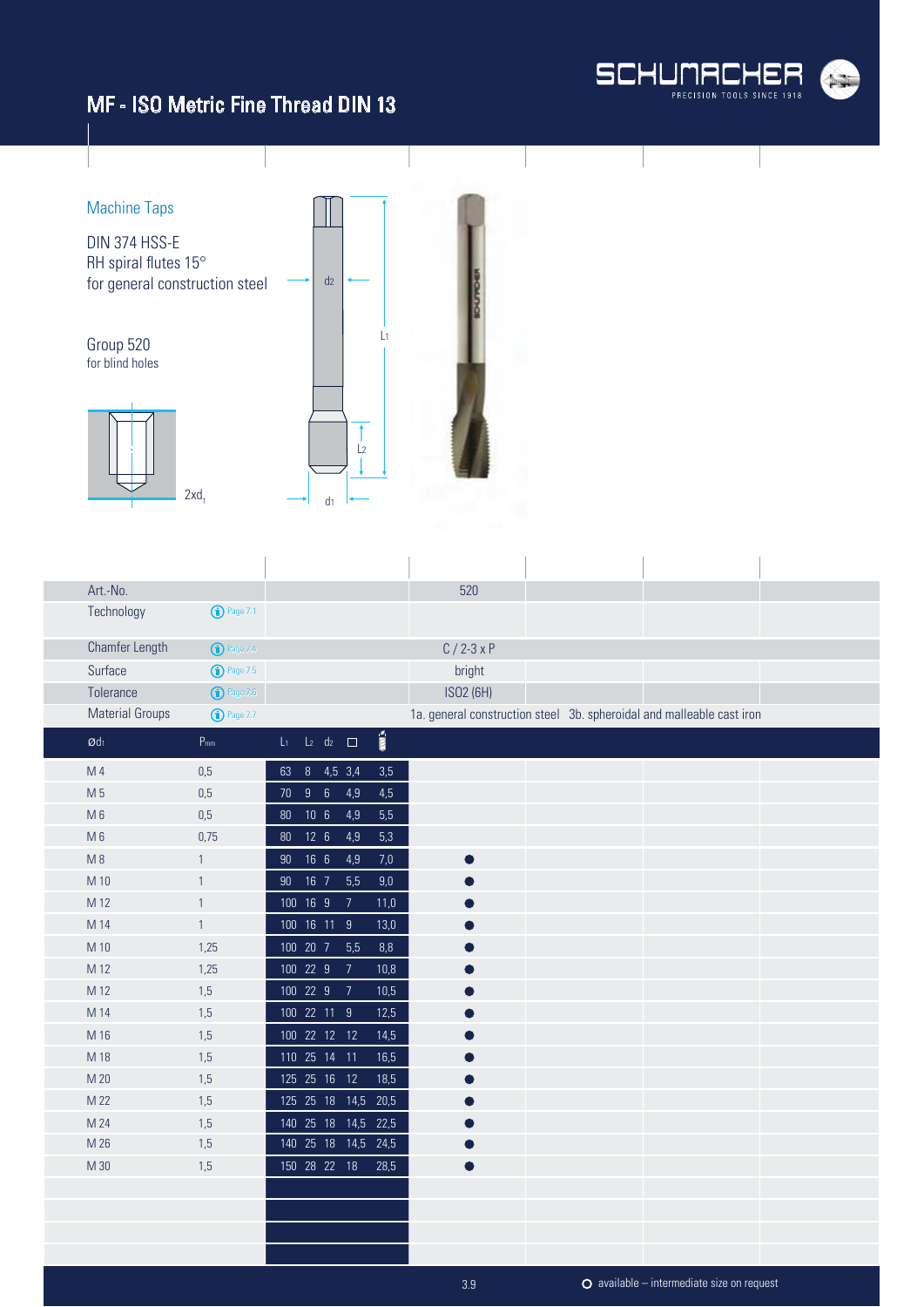



| Art.-No.               |                     |                                                   | 530                      | 530/25                                                                |  |
|------------------------|---------------------|---------------------------------------------------|--------------------------|-----------------------------------------------------------------------|--|
| Technology             | $\bigodot$ Page 7.1 |                                                   | High Volume <sup>®</sup> | High Volume @                                                         |  |
| Chamfer Length         | $\bigcirc$ Page 7.4 |                                                   |                          | $C/2-3xP$                                                             |  |
| Surface                | $\bigodot$ Page 7.5 |                                                   | bright                   | <b>TiN</b>                                                            |  |
| Tolerance              | $\bigodot$ Page 7.6 |                                                   | ISO2 (6H)                | ISO2 (6H)                                                             |  |
| <b>Material Groups</b> | <b>1</b> Page 7.7   |                                                   |                          | 1a. general construction steel 3b. spheroidal and malleable cast iron |  |
| $\emptyset$ dı         | $P_{mm}$            | $\sum_{i=1}^{\infty}$<br>$L_1$ $L_2$ $d_2$ $\Box$ |                          |                                                                       |  |
| M 4                    | 0,5                 | 8 4,5 3,4<br>3,5<br>63                            |                          |                                                                       |  |
| M 5                    | 0,5                 | 70 9 6<br>4,5<br>4,9                              |                          |                                                                       |  |
| M <sub>6</sub>         | 0,5                 | 10 <sub>6</sub><br>5,5<br>$80\,$<br>4,9           |                          |                                                                       |  |
| $M_6$                  | 0,75                | 12 <sub>6</sub><br>4,9<br>5,3<br>80               |                          |                                                                       |  |
| M8                     | $\mathbf{1}$        | 90 16 6<br>4,9<br>7,0                             |                          |                                                                       |  |
| M 10                   | $\mathbf{1}$        | 90 16 7<br>5,5<br>9,0                             |                          |                                                                       |  |
| M 12                   | $\mathbf{1}$        | 100 16 9<br>$\overline{7}$<br>11,0                |                          |                                                                       |  |
| M 14                   | $\mathbf{1}$        | 100 16 11 9<br>13,0                               |                          |                                                                       |  |
| M 10                   | 1,25                | 100 20 7<br>5,5<br>8,8                            |                          |                                                                       |  |
| M 12                   | 1,25                | 100 22 9<br>10,8<br>$\overline{7}$                |                          |                                                                       |  |
| M 12                   | 1,5                 | 100 22 9<br>$\overline{7}$<br>10,5                |                          |                                                                       |  |
| M 14                   | 1,5                 | 100 22 11 9<br>12,5                               |                          |                                                                       |  |
| M 16                   | 1,5                 | 100 22 12 12<br>14,5                              |                          |                                                                       |  |
| M 18                   | 1,5                 | 110 25 14 11<br>16,5                              |                          |                                                                       |  |
| M 20                   | 1,5                 | 125  25  16  12<br>18,5                           |                          |                                                                       |  |
| M 22                   | 1,5                 | 125 25 18 14,5<br>20,5                            |                          |                                                                       |  |
| M 24                   | 1,5                 | 140 25 18 14,5<br>22,5                            |                          |                                                                       |  |
| M 26                   | 1,5                 | 140 25 18 14,5 24,5                               |                          |                                                                       |  |
| M 30                   | 1,5                 | 150 28 22 18<br>28,5                              |                          |                                                                       |  |
|                        |                     |                                                   |                          |                                                                       |  |
|                        |                     |                                                   |                          |                                                                       |  |
|                        |                     |                                                   |                          |                                                                       |  |
|                        |                     |                                                   |                          |                                                                       |  |